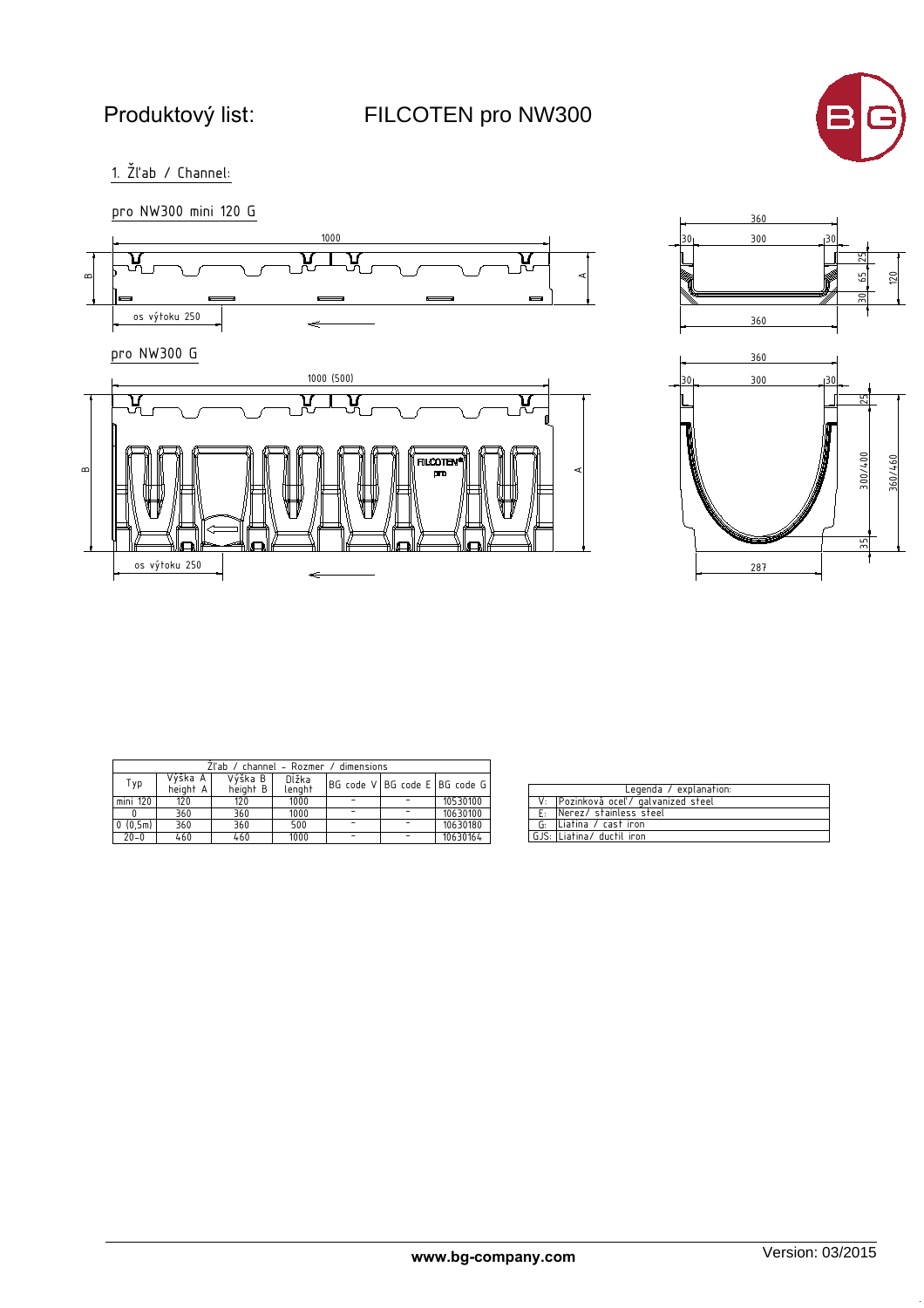# Produktový list:

## FILCOTEN pro NW300



2. Mriežkový rošt / Mesh grating:

C250kN MW30/10: G 17030222 (17030223)



2. Liatinový rošt/ Ductil iron grating:

### D400kN MW29/13: GJS 17030102



## D400kN SW16/300: GJS 17030108



## E600kN MW29/13: GJS 17030103



F900kN SW2x16/140: GJS 17030107,  $4x$  spojovací materiál/4-times bolted